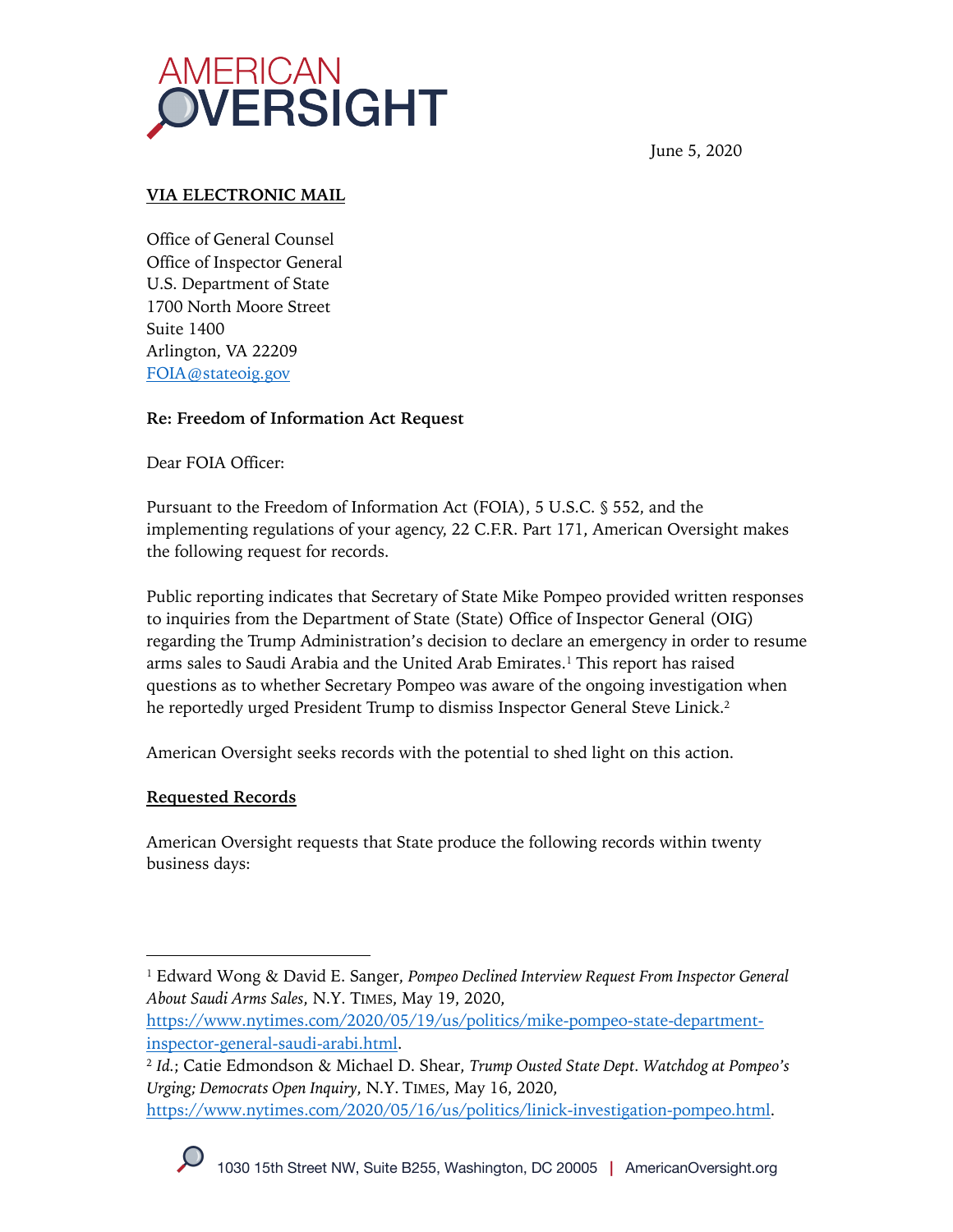The written responses by Secretary Pompeo (or anyone compiling responses on his behalf) in response to inquiries by State OIG investigators regarding arms sales to Saudi Arabia and the United Arab Emirates.<sup>3</sup>

American Oversight believes that this request for a single, readily identifiable document should be assigned to the Simple processing track. This record concerns a matter of significant public concern and American Oversight expects that State can respond expeditiously.

### **Fee Waiver Request**

In accordance with 5 U.S.C.  $\frac{1}{5}$  552(a)(4)(A)(iii) and your agency's regulations, American Oversight requests a waiver of fees associated with processing this request for records. The subject of this request concerns the operations of the federal government, and the disclosures will likely contribute to a better understanding of relevant government procedures by the general public in a significant way. Moreover, the request is primarily and fundamentally for non-commercial purposes.

American Oversight requests a waiver of fees because disclosure of the requested information is "in the public interest because it is likely to contribute significantly to public understanding of operations or activities of the government."4 The public has a significant interest in understanding the circumstances surrounding the ousting of an inspector general whose office provides independent oversight of the State Department. Records with the potential to shed light on this question would contribute significantly to public understanding of operations of the federal government, including whether and to what extent Secretary Pompeo was aware of the Office of Inspector General's investigations concerning his conduct at the time of Inspector General Linick's dismissal. American Oversight is committed to transparency and makes the responses agencies provide to FOIA requests publicly available, and the public's understanding of the government's activities would be enhanced through American Oversight's analysis and publication of these records.

This request is primarily and fundamentally for non-commercial purposes.<sup>5</sup> As a  $501(c)(3)$ nonprofit, American Oversight does not have a commercial purpose and the release of the information requested is not in American Oversight's financial interest. American Oversight's mission is to promote transparency in government, to educate the public about government activities, and to ensure the accountability of government officials. American Oversight uses the information gathered, and its analysis of it, to educate the

<sup>3</sup> If further identifying information is needed, please see Edward Wong & David E. Sanger, *Pompeo Declined Interview Request From Inspector General About Saudi Arms Sales*, N.Y. TIMES, May 19, 2020, https://www.nytimes.com/2020/05/19/us/politics/mike-pompeo-statedepartment-inspector-general-saudi-arabi.html.

 $4\,5\,$  U.S.C.  $\frac{6}{3}\,552(a)(4)(A)(iii)$ .

<sup>5</sup> *See id.*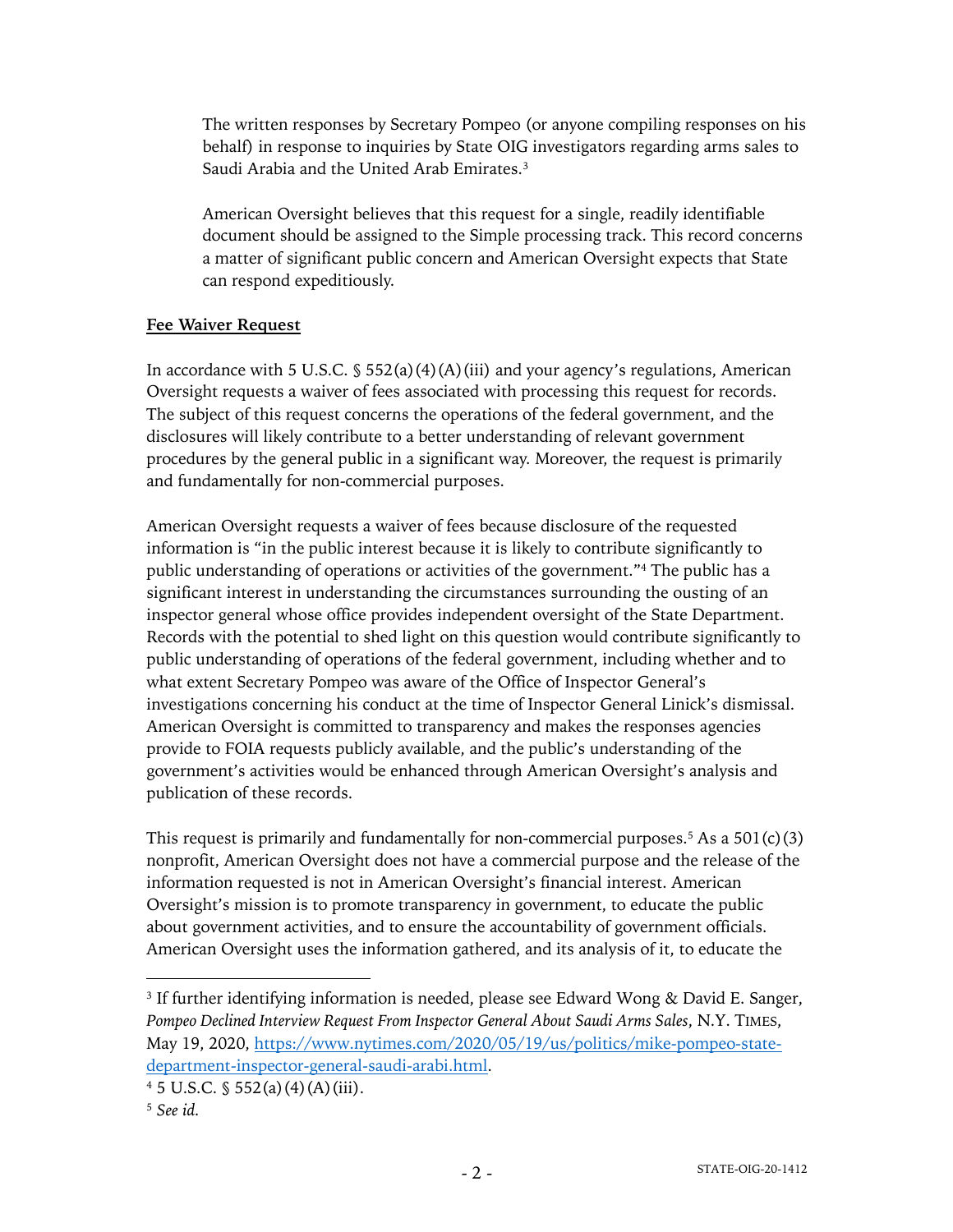public through reports, press releases, or other media. American Oversight also makes materials it gathers available on its public website and promotes their availability on social media platforms, such as Facebook and Twitter.6

American Oversight has also demonstrated its commitment to the public disclosure of documents and creation of editorial content through numerous substantive analyses posted to its website. <sup>7</sup> Examples reflecting this commitment to the public disclosure of documents and the creation of editorial content include the posting of records related to an ethics waiver received by a senior Department of Justice attorney and an analysis of what those records demonstrated regarding the Department's process for issuing such waivers;<sup>8</sup> posting records received as part of American Oversight's "Audit the Wall" project to gather and analyze information related to the administration's proposed construction of a barrier along the U.S.-Mexico border, and analyses of what those records reveal;<sup>9</sup> posting records regarding potential self-dealing at the Department of Housing & Urban Development and related analysis;<sup>10</sup> posting records and analysis relating to the federal government's efforts to sell nuclear technology to Saudi Arabia;11 posting records and analysis regarding the Department of Justice's decision in response to demands from Congress to direct a U.S. Attorney to undertake a wide-ranging review and make recommendations regarding criminal investigations relating to the President's political

<sup>6</sup> American Oversight currently has approximately 15,500 page likes on Facebook and 102,200 followers on Twitter. American Oversight, FACEBOOK,

https://www.facebook.com/weareoversight/ (last visited May 18, 2020); American Oversight (@weareoversight), TWITTER, https://twitter.com/weareoversight (last visited May 18, 2020).

<sup>7</sup> *News*, AMERICAN OVERSIGHT, https://www.americanoversight.org/blog.

<sup>8</sup> *DOJ Records Relating to Solicitor General Noel Francisco's Recusal*, AMERICAN OVERSIGHT, https://www.americanoversight.org/document/doj-civil-division-response-noel-franciscocompliance; *Francisco & the Travel Ban: What We Learned from the DOJ Documents*, AMERICAN OVERSIGHT, https://www.americanoversight.org/francisco-the-travel-ban-what-welearned-from-the-doj-documents.

<sup>9</sup> *See generally Audit the Wall*, AMERICAN OVERSIGHT,

https://www.americanoversight.org/investigation/audit-the-wall; *see*, *e.g.*, *Border Wall Investigation Report: No Plans, No Funding, No Timeline, No Wall*, AMERICAN OVERSIGHT, https://www.americanoversight.org/border-wall-investigation-report-no-plans-nofunding-no-timeline-no-wall.

<sup>10</sup> *Documents Reveal Ben Carson Jr.'s Attempts to Use His Influence at HUD to Help His Business*, AMERICAN OVERSIGHT, https://www.americanoversight.org/documents-reveal-ben-carsonjr-s-attempts-to-use-his-influence-at-hud-to-help-his-business.

<sup>11</sup> *Investigating the Trump Administration's Efforts to Sell Nuclear Technology to Saudi Arabia*, AMERICAN OVERSIGHT, https://www.americanoversight.org/investigating-the-trumpadministrations-efforts-to-sell-nuclear-technology-to-saudi-arabia.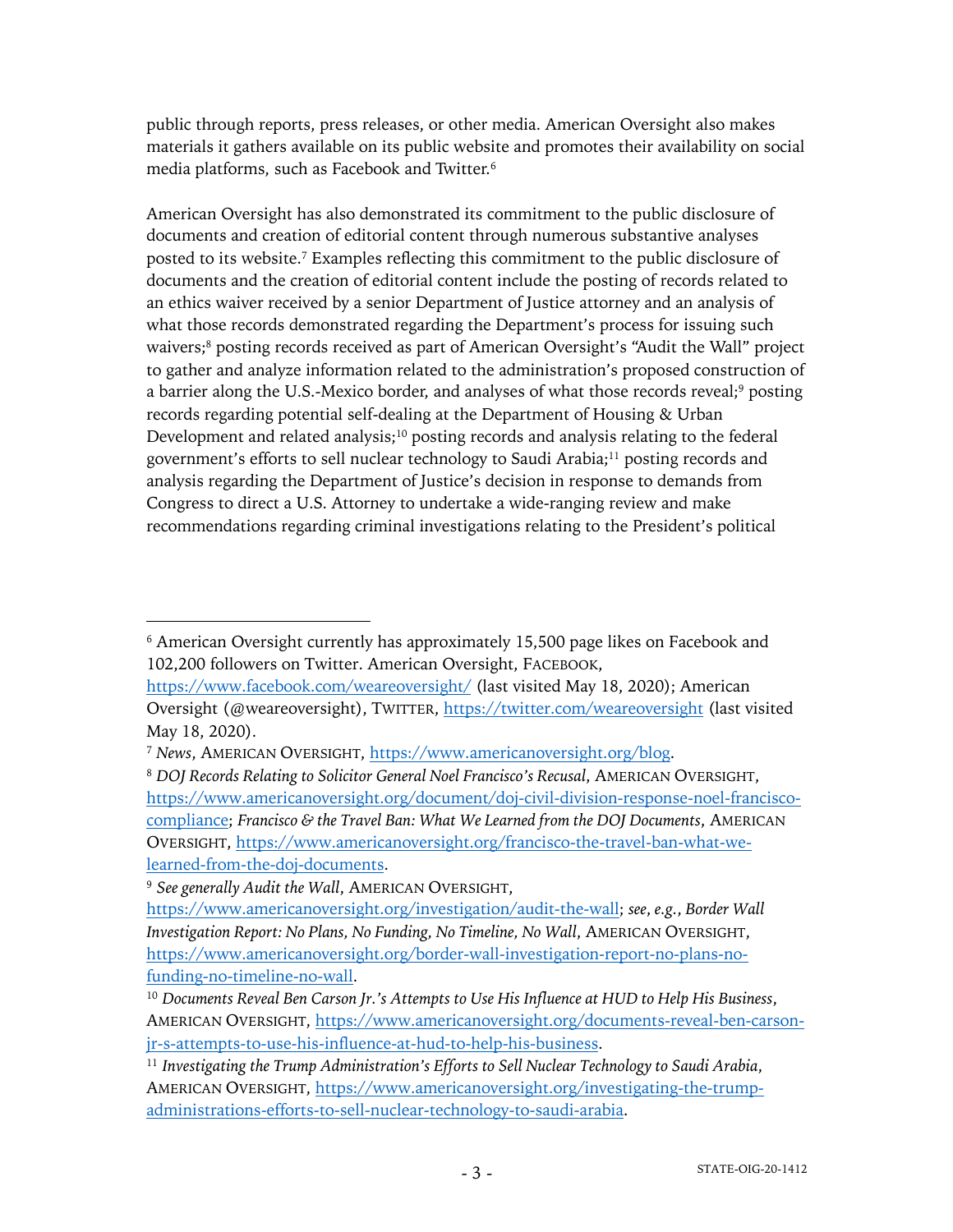opponents and allegations of misconduct by the Department of Justice itself and the Federal Bureau of Investigation.<sup>12</sup>

Accordingly, American Oversight qualifies for a fee waiver.

# **Guidance Regarding the Search & Processing of Requested Records**

In connection with its request for records, American Oversight provides the following guidance regarding the scope of the records sought and the search and processing of records:

- Please search all locations and systems likely to have responsive records, regardless of format, medium, or physical characteristics.
- § Our request for records includes any attachments to those records or other materials enclosed with those records when they were previously transmitted. To the extent that an email is responsive to our request, our request includes all prior messages sent or received in that email chain, as well as any attachments to the email.
- § Please search all relevant records or systems containing records regarding agency business. Do not exclude records regarding agency business contained in files, email accounts, or devices in the personal custody of your officials, such as personal email accounts or text messages. Records of official business conducted using unofficial systems or stored outside of official files are subject to the Federal Records Act and FOIA.13 It is not adequate to rely on policies and procedures that require officials to move such information to official systems within a certain period of time; American Oversight has a right to records contained in those files even if material has not yet been moved to official systems or if officials have, by intent or through negligence, failed to meet their obligations.<sup>14</sup>
- Please use all tools available to your agency to conduct a complete and efficient search for potentially responsive records. Agencies are subject to government-wide requirements to manage agency information electronically,<sup>15</sup> and many agencies

<sup>13</sup> *See Competitive Enter. Inst. v. Office of Sci. & Tech. Policy*, 827 F.3d 145, 149–50 (D.C. Cir. 2016); *cf. Judicial Watch, Inc. v. Kerry*, 844 F.3d 952, 955–56 (D.C. Cir. 2016).

<sup>12</sup> *Sessions' Letter Shows DOJ Acted On Trump's Authoritarian Demand to Investigate Clinton*, AMERICAN OVERSIGHT, https://www.americanoversight.org/sessions-letter.

<sup>14</sup> *See Competitive Enter. Inst. v. Office of Sci. & Tech. Policy*, No. 14-cv-765, slip op. at 8 (D.D.C. Dec. 12, 2016).

<sup>&</sup>lt;sup>15</sup> Presidential Memorandum—Managing Government Records, 76 Fed. Reg. 75,423 (Nov. 28, 2011), https://obamawhitehouse.archives.gov/the-pressoffice/2011/11/28/presidential-memorandum-managing-government-records; Office of Mgmt. & Budget, Exec. Office of the President, Memorandum for the Heads of Executive

<sup>- 4 -</sup> STATE-OIG-20-1412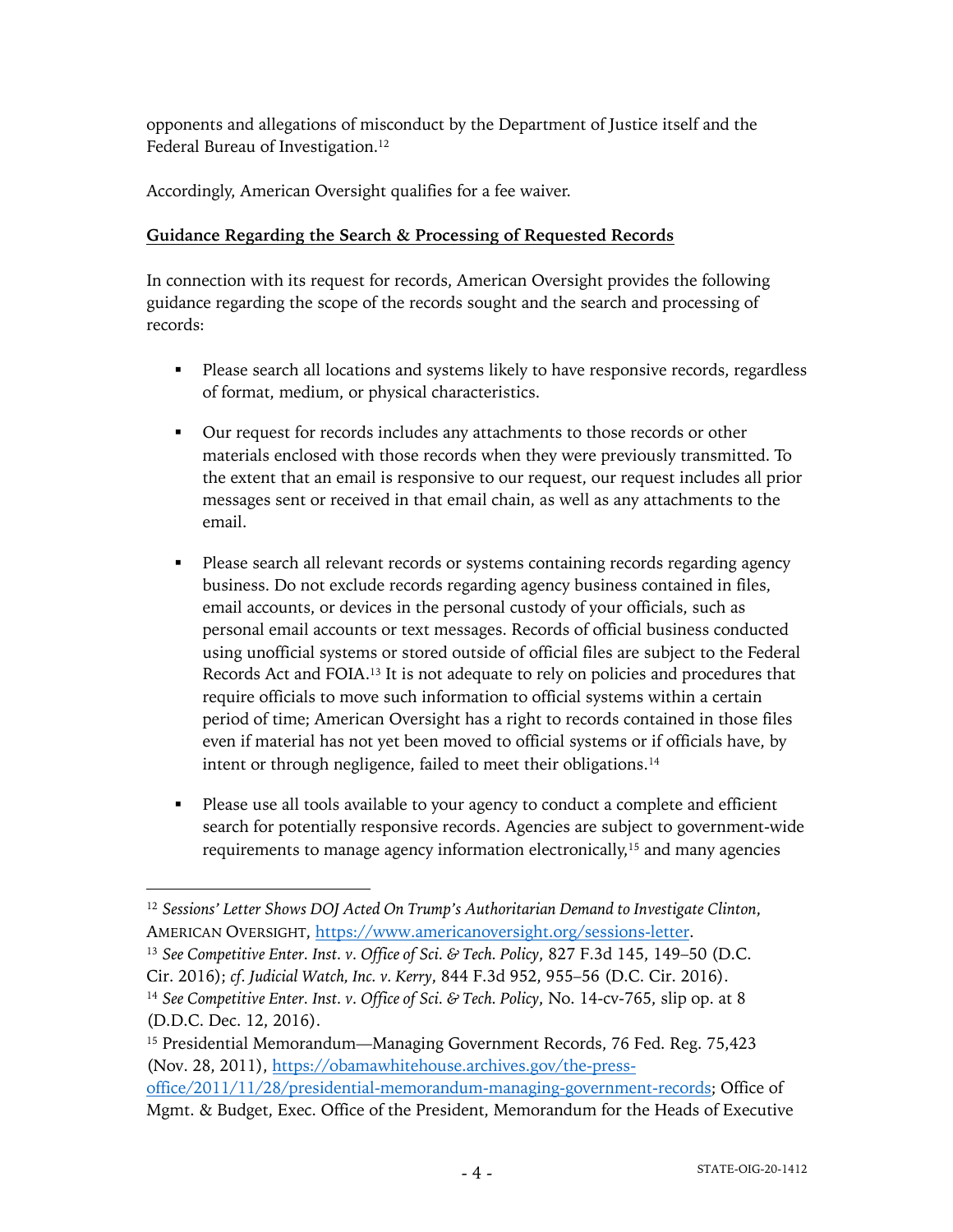have adopted the National Archives and Records Administration (NARA) Capstone program, or similar policies. These systems provide options for searching emails and other electronic records in a manner that is reasonably likely to be more complete than just searching individual custodian files. For example, a custodian may have deleted a responsive email from his or her email program, but your agency's archiving tools may capture that email under Capstone. At the same time, custodian searches are still necessary; agencies may not have direct access to files stored in .PST files, outside of network drives, in paper format, or in personal email accounts.

- In the event some portions of the requested records are properly exempt from disclosure, please disclose any reasonably segregable non-exempt portions of the requested records. If a request is denied in whole, please state specifically why it is not reasonable to segregate portions of the record for release.
- Please take appropriate steps to ensure that records responsive to this request are not deleted by the agency before the completion of processing for this request. If records potentially responsive to this request are likely to be located on systems where they are subject to potential deletion, including on a scheduled basis, please take steps to prevent that deletion, including, as appropriate, by instituting a litigation hold on those records.

## **Conclusion**

If you have any questions regarding how to construe this request for records or believe that further discussions regarding search and processing would facilitate a more efficient production of records of interest to American Oversight, please do not hesitate to contact American Oversight to discuss this request. American Oversight welcomes an opportunity to discuss its request with you before you undertake your search or incur search or duplication costs. By working together at the outset, American Oversight and your agency can decrease the likelihood of costly and time-consuming litigation in the future.

Where possible, please provide responsive material in an electronic format by email. Alternatively, please provide responsive material in native format or in PDF format on a USB drive. Please send any responsive material being sent by mail to American Oversight, 1030 15th Street NW, Suite B255, Washington, DC 20005. If it will accelerate release of responsive records to American Oversight, please also provide responsive material on a rolling basis.

We share a common mission to promote transparency in government. American Oversight looks forward to working with your agency on this request. If you do not understand any part of this request, please contact Mehreen Rasheed at foia@americanoversight.org or

Departments & Independent Agencies, "Managing Government Records Directive," M-12-18 (Aug. 24, 2012), https://www.archives.gov/files/records-mgmt/m-12-18.pdf.